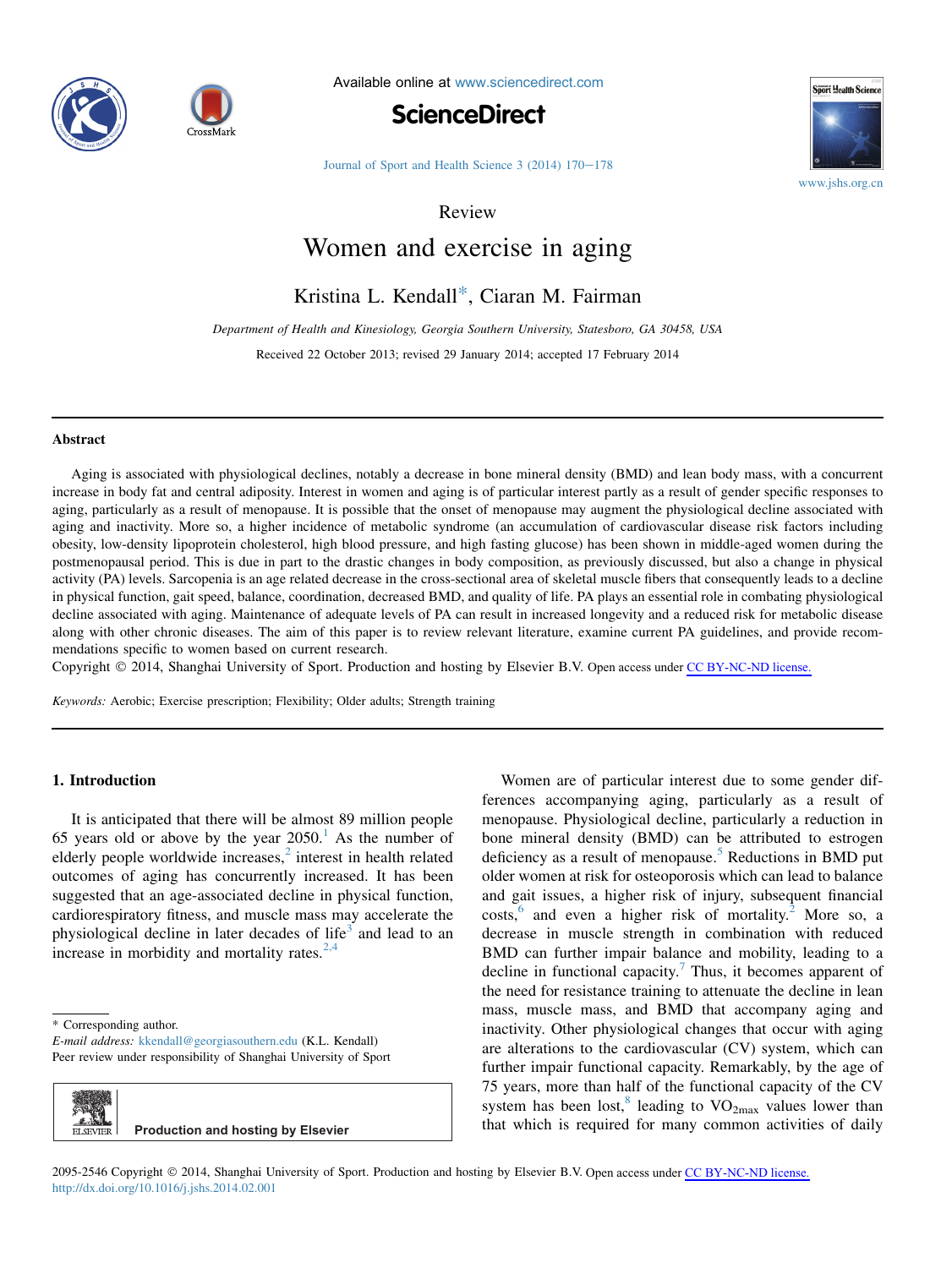living.<sup>[9](#page-6-0)</sup> More than just leading to decreases in quality of life, low cardiorespiratory fitness has been associated with CV disease and all-cause mortality.<sup>[10](#page-6-0)–[12](#page-6-0)</sup> The CV system remains adaptable at any age,  $13,14$  with relative increases in  $VO<sub>2max</sub>$ </sub> in older populations equivalent to those seen in younger individuals.

Physical activity (PA) has long been associated with the attenuation of physical decline associated with aging.[15](#page-6-0) The purpose of this article is to:

- 1. Examine the decline in physiological variables associated with aging and a sedentary lifestyle.
- 2. Review recent research investigating exercise interventions on health related components in women.
- 3. Provide recommendations for PA that build on prior research and guidelines to improve physiological functioning in aging women.

#### 2. Physiological decline with aging and inactivity

Aging is associated with physiological declines, notably a decrease in BMD and lean body mass (LBM), with a concurrent increase in body fat and central adiposity.<sup>[16,17](#page-6-0)</sup> It is possible that the onset of menopause may augment the decline in physiological decline associated with aging and inactivity. $\delta$  Wang and  $\text{colleages}^{18}$  $\text{colleages}^{18}$  $\text{colleages}^{18}$  compared almost 400 early postmenopausal women and found higher levels of total body fat, as well as abdominal and android fat in postmenopausal women. Consequently, the authors could not conclude that the changes in body fat were related to menopause or merely a result of aging alone. The authors did note, however, that changes in fat-free mass (FFM), including bone mass, may be attributed to menopauserelated mechanisms, including deficiencies in growth hormones and estrogen. Douchi et al.<sup>[5](#page-6-0)</sup> had similar findings when comparing body composition variables between pre- and postmenopausal women. The authors demonstrated an increase in percentage of body fat  $(30.8\% \pm 7.1\% \text{ vs. } 34.4\% \pm 7.0\%),$ trunk fat mass (6.6  $\pm$  3.9 kg vs. 8.5  $\pm$  3.4 kg), and trunk-leg fat ratio (0.9  $\pm$  0.4 *vs.* 1.3  $\pm$  0.5) with aging. Concurrently, they found that lean mass (right arm, trunk, bilateral legs, and total body (34.5  $\pm$  4.3 kg vs. 32.5  $\pm$  4.0 kg)) also declined with age. Baker and colleagues $19$  found that females had a greater decline in BMD with age compared to males. More so, a higher incidence of metabolic syndrome (an accumulation of cardiovascular disease risk factors including obesity, low-density lipoprotein cholesterol (LDL-C), high blood pressure, and high fasting glucose) has been shown in middle-aged women during the postmenopausal period. This is due in part to the drastic changes in body composition, as previously discussed, but also a change in PA levels. In a longitudinal study of over 77,000 (34–59 years) women spanning 24 years, van Dam et al.<sup>[20](#page-6-0)</sup> found high body mass index (BMI,  $25+$ ) and lower levels of PA (<30 min/day of moderate to vigorous intensity activity) to be attributed with a higher risk of CV disease, cancer, and allcause mortality. Furthermore, Sisson et al. $^{21}$  $^{21}$  $^{21}$  found higher levels of sedentary behavior (<4 h/day) associated with a 54%

increase in risk for metabolic syndrome only in those women not meeting national guidelines.

Sarcopenia is an age related decrease in the cross-sectional area of skeletal muscle fibers that consequently leads to a decline in physical function, gait speed, balance, coordination, decreased bone density, and quality of life.<sup>[22](#page-6-0)</sup> Additionally, due to lower levels of vigorous activity, aging populations experience notably higher losses in type II fibers than type I fi $bers$ <sup>[23](#page-6-0)</sup> which can reduce strength, speed, power, and overall PA. Subsequently, maintenance of muscle mass and strength is imperative to maintain a high quality level of physical functioning, and attenuate measures of frailty. Muscular adaptations to exercise (increase in muscle size, cross-sectional area, and consequent strength) may counteract muscle loss and physical decline associated with sarcopenia.

Thus it appears that PA plays a pivotal role in the attenuation of physical decline and can potentially improve physical functioning and quality of life with age.  $24.25$  Furthermore, maintenance of adequate levels of PA can result in increased longevity, and a reduced risk for metabolic disease along with other chronic diseases. A list of physiological changes associate with different modes of activity and their potential health outcome are listed in Table  $1.^{26-28}$  $1.^{26-28}$  $1.^{26-28}$  $1.^{26-28}$  $1.^{26-28}$ 

# 3. CV exercise

CV disease is the major cause of death in older women. $29-31$  $29-31$  $29-31$  It therefore becomes of utmost importance to decrease the risk for CV disease. Cross-sectional and intervention studies have repeatedly shown that endurance training can improve insulin sensitivity,  $32,33$  lower blood pressure,  $34$ improve lipid profiles,  $35-37$  $35-37$  $35-37$  and decrease body fat,  $36-38$  $36-38$  $36-38$  all factors related to CV disease. Furthermore, aerobic exercise has been shown to increase  $VO<sub>2max</sub>$ , an index of cardiorespiratory fitness that on average decreases  $5\% - 15\%$  per decade after the age of  $25.^{39}$  $25.^{39}$  $25.^{39}$  These physiological responses to aerobic exercise results in an increased efficiency of the system during exercise (increased stroke volume, capillary, and mitochondrial density; lower heart rate and blood pressure) and ability to better deliver oxygen and glucose to working muscles.<sup>[40](#page-7-0)</sup>

In an investigation into the level of activity that may protect against  $CV$  disease mortality, Hamer and Stamatakis<sup>[41](#page-7-0)</sup> recruited 23,747 men and women without a known history of CV disease at baseline. The researchers tracked PA levels and causes of death over a period of 7.0  $\pm$  3.0 years. By calculating a hazard ratio (HR), the authors found that a minimum of two sessions of moderate to vigorous PA per week was associated with a reduced risk of CV disease and all-cause mortality. Compared to active adults, those individuals who were inactive were at elevated risk of CV disease (HR of 1.41 vs. active: HR of 0.82) and all-cause mortality (HR of 1.50 *vs.* active: HR of 1.11). Supporting these findings, several studies have demonstrated walking, or walk-jogging, for  $30-60$  min,  $2-5$  days per week can significantly decrease body weight, increase BMD and  $VO<sub>2max</sub>$ , and improve glucose levels in older women.<sup>[42](#page-7-0)-[45](#page-7-0)</sup>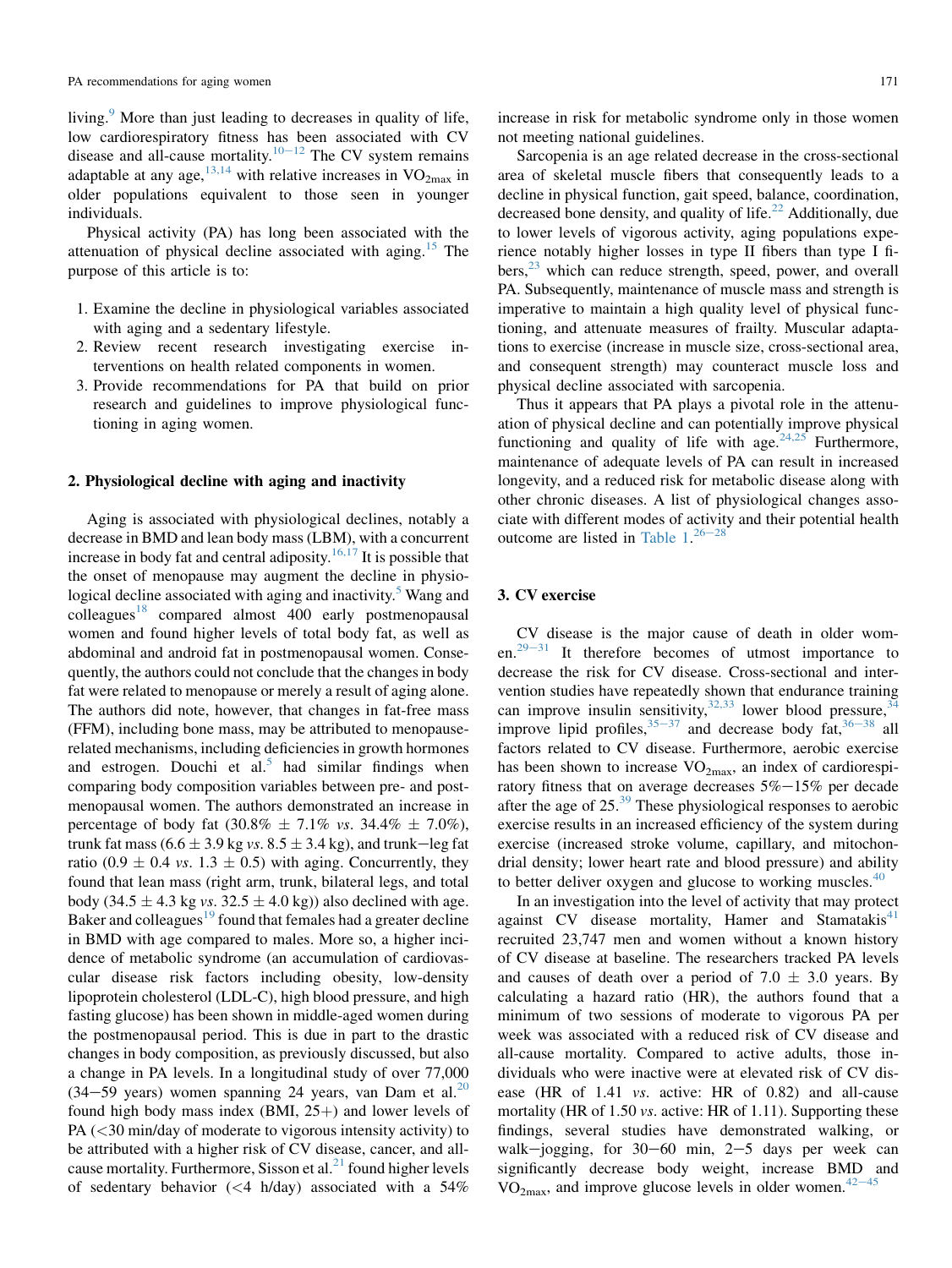<span id="page-2-0"></span>

| Training system         | Example of exercise     | Physiological change           | Potential health benefit                 |
|-------------------------|-------------------------|--------------------------------|------------------------------------------|
| Cardiovascular training | Walking                 | ↑ Capillary density            | ↑ Aerobic power                          |
|                         | Running                 | ↑ Mitochondrial density        | ↑ Ability of body to deliver oxygen and  |
|                         | Dancing                 | ↑ Myoglobin content            | nutrients to working muscle              |
|                         | Soccer                  | ↑Immune function               | ↑ Muscular endurance                     |
|                         | Swimming                | ↓Heart rate                    | ↑ Ability to perform activities          |
|                         | Basketball              | ↓Blood pressure                | of daily living                          |
|                         |                         | ↑ Ligament strength            | ↑Delay of fatigue                        |
|                         |                         | ↑Tendon strength               | ↑ Physical function                      |
|                         |                         | ↓Body fat %                    | <b>I</b> Risk of breast and colon cancer |
|                         |                         | ↑ Enzyme activity              | ↓ Risk of type II diabetes               |
|                         |                         |                                | Coronary heart disease                   |
| Resistance training     | Weight training         | ↑Muscle girth                  | Strength                                 |
|                         | Aquatic weight training | ↑Muscle fiber size             | Balance                                  |
|                         |                         | ↑ Contractile proteins         | ↑ Posture                                |
|                         |                         | ↓Body fat %                    | $\downarrow$ Risk of osteoporosis        |
|                         |                         | ↓Mitochondrial density         | ↓ Risk of falls                          |
|                         |                         | ↑ Strength and power           | $\downarrow$ Risk of injury              |
|                         |                         | <b>Bone mineral density</b>    | ↑ Physical functioning                   |
|                         |                         | ↑ Size and strength of tendons |                                          |
| Flexibility             | Stretching exercise     | ↑ Elasticity of tendons        | ↑Range of motion                         |
|                         | Doorway stretch         |                                | ↑ Ability to perform activities          |
|                         | Hamstring stretch       |                                | of daily living                          |

Table 1 Physiological changes and health benefits associated with different modes of activity.<sup>[26](#page-6-0)-[28](#page-6-0)</sup>

Although reaching current recommended PA levels (30 min of moderate activity 5 days/week, or 20 min vigorous activity 3 days/week) is sufficient for partially reducing risk factors for CV disease, it does not eliminate the additional risk that overweight/obesity poses.<sup>[46](#page-7-0)</sup> Thus increasing levels of PA in order to improve body composition may further reduce the risk of CV disease and mortality. Martins et al. $47$  found that 16 weeks of aerobic training for 45 min, 3 days per week, progressing from 40% to 50% HR reserve to  $71\% - 85\%$  HR reserve significantly improved waist circumference (pre: 93.3  $\pm$  9.9 cm, post: 90.0  $\pm$  8.6 cm), in addition to upper body strength (number of arm curl repetitions in 30 s (pre:  $15 \pm 4$ , post:  $20 \pm 5$ )), lower body strength (number of chair stand repetitions in 30 s (pre:  $12 \pm 4$ , post:  $18 \pm 4$ )) and aerobic endurance, as measured by a 6-min walk test (pre:  $380 \pm 75$  m, post:  $438 \pm 85$  m). Sixteen weeks after the cessation of the training program, body mass, LDL, and C-reactive protein (CRP) were significantly lower than baseline values (body mass: 73.1  $\pm$  11.9 kg vs. 72.2  $\pm$  11.4 kg; LDL: 79.8  $\pm$  32.0 mg/dL vs. 55.3  $\pm$  17.6 mg/dL; CRP:  $3.38 \pm 1.48$  mg/L vs.  $1.39 \pm 1.35$  mg/L). This highlights the need to gradually progress the intensity of aerobic training over time to allow for adequate metabolic adaptations to occur.

Evaluating different modalities for aerobic training, Bocalini et al.<sup>[48](#page-7-0)</sup> compared the effects of land (LE) versus water-based (WE) aerobic exercise in sedentary older women over the course of 12 weeks (3 days/week at  $\sim$  70% of age-predicted  $HR_{max}$ ). Although VO<sub>2max</sub>, lower body strength, and agility significantly improved in both groups, only the WE group saw a significant decrease in resting HR (pre:  $92 \pm 2$  bpm, post:  $83 \pm 3$  bpm), a significant increase in upper body strength (arm curl test, pre:  $17 \pm 3$  repetitions, post:  $25 \pm 1$  repetitions), and improved markers of flexibility, both lower body (sit-and-reach, pre:  $24 \pm 3$  cm, post: $36 \pm 2$  cm) and upper body (back scratch, pre:  $-10 \pm 2$  cm, post:  $-6 \pm 2$  cm), suggesting its use as an alternative to traditional aerobic training. More so, walking in conjunction with other aerobic exercise forms, such as swimming, cycling, or dancing, resulted in improving  $VO<sub>2max</sub>$  and blood pressure, $49$  favorable changes in lipids, $49$  and improved muscle strength and endurance, flexibility, and balance.<sup>[39](#page-7-0)</sup>

## 4. Strength training

After the age of 30, a decrease in muscle size and thickness, along with an increase in intramuscular fat takes place.<sup>[50](#page-7-0)</sup> The loss of muscle mass, resulting from a decreased number of muscle fibers and atrophy of remaining muscle fibers (sarcopenia), has a strong role in the loss of strength, as well as the ability to perform activities of daily living.<sup>[51,52](#page-7-0)</sup> The decline in isometric and dynamic muscle strength is a consequence of the aging process, with approximately 30% of strength lost between the ages of  $50$  and  $70$  years.<sup>[53](#page-7-0)</sup> Furthermore, crosssectional data suggest that muscle strength declines by approximately 15% per decade in the 6th and 7th decade, and  $30\%$  thereafter.<sup>[54](#page-7-0)–[57](#page-7-0)</sup> Resistance training (RT) has increased its popularity among older adults because of its benefits on muscle fitness, body composition, mobility, and functional capacity. More so, regular RT can offset the typical ageassociated decline in bone health by maintaining or increasing BMD and total body mineral content.<sup>[58](#page-7-0)</sup>

Although there is little question as to the benefits of RT in an older population, there is still some disparity regarding the ideal training volume (i.e., number of sets, repetitions, and load).<sup>[59,60](#page-7-0)</sup> Previous research has shown that older women who resistance train intensely (80% 1-RM) three times per week (whole-body RT, including elbow flexion and extension,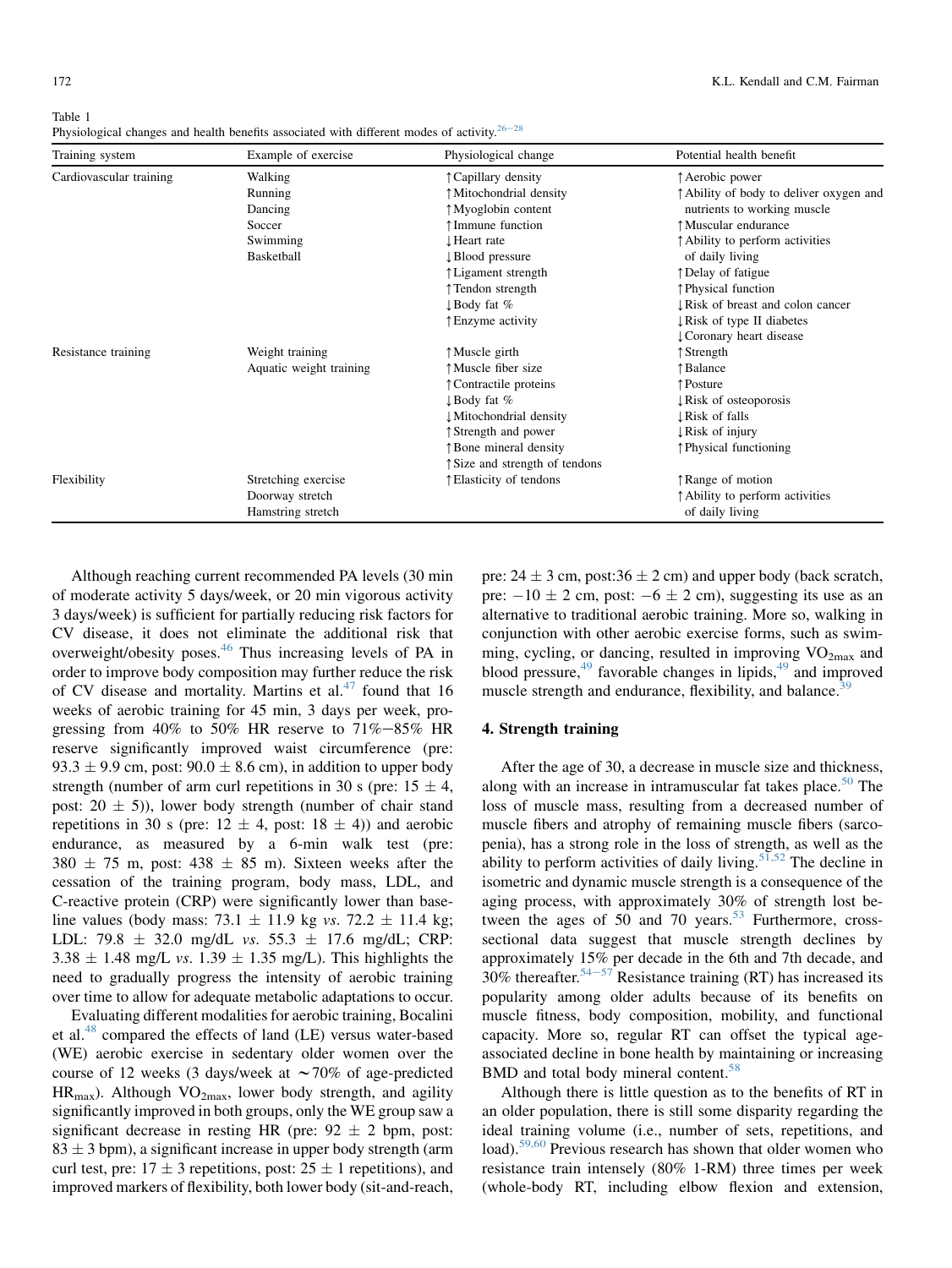seated row, overhead press, leg extension and curl, bench press, and sit ups) have similar improvements in FFM and total body strength. Hunter and colleagues<sup>[61](#page-7-0)</sup> demonstrated a 1.8-kg increase in FFM for the high-resistance group, compared to an increase of 1.9 kg for the variable-resistance group. Additionally, they observed a training effect for all 1-RM tests (seated press, 26.6%; bench press, 28.5%; arm curl, 63.7%; and leg press, 37.1%). Interestingly, those who trained with a variable resistance demonstrated an increase in ease of performing daily tasks over those who trained intensely three times per week. These findings suggest that training too intensely or too frequently may result in increased fatigue and consequently a reduced training adaptation in older women due to insufficient time to recover.

Low volume training (LV, 1 set per exercise) compared to high volume training (HV, 3 sets per exercise) performed twice a week for 13 weeks induced similar improvements in maximal dynamic strength for knee extensors and elbow flexion, muscular activation of the vastus medialis and the biceps brachii, and muscle thickness for the knee extensors and elbow flexors in elderly women.<sup>[62](#page-7-0)</sup> The authors suggest that during the initial months of training, elderly women can significantly increase upper- and lower-body strength by utilizing low volume training. However, after longer periods of training, larger muscle groups may require greater training volume to provide further strength gains. $63,64$ 

Allowing individuals to self-regulate their exercise intensity to a preferred intensity may lead to greater enjoyment and stronger compliance to an exercise program. $65-\overline{67}$  $65-\overline{67}$  $65-\overline{67}$  $65-\overline{67}$  Additionally, it has been suggested that a low-intensity resistance exercise protocol may be more effective for older adults by increasing adherence rates. $68,69$  Compared to a high intensity resistance exercise program, lower attrition rates were observed when training used lower intensities (70% vs. 80% 1-RM) and frequencies (2 vs. 3 days).<sup>[70](#page-7-0)</sup> However, Elsangedy and colleagues<sup> $71$ </sup> recently found that older women engaged in an RT program that allowed them to self-select their training load selected loads that were less than that recommended for improvements in muscle strength and endurance (42% 1-RM compared to  $50\% - 70\%$  1-RM). While this intensity is suitable for very deconditioned individuals, it may not provide enough overload to the body to elicit changes in strength and functional capacity. Though limited data exist on the chronic effects of self-selected training load on muscular fitness and functional autonomy, a recent study by Storer et al.<sup>[72](#page-8-0)</sup> observed significant improvements LBM, upper body strength, peak leg power, and  $VO<sub>2max</sub>$  in middle-aged males using a personal trainer compared to self-training. Albeit using males, this study supports the idea that guidance from a personal trainer and the use of a progressive overload, in which intensity is gradually increased over time, may be optimal to maximize chronic positive effects.

Traditional strength training, including the use of weight machines, has been shown to induce positive changes in strength and FFM in older adults.<sup>[38,73,74](#page-7-0)</sup> However, it becomes imperative to provide alternative methods of RT to the traditional use of weight machines, which may be more convenient for certain populations, including older women. In a recent study by Colado et al.,  $75$  the authors examined three forms of RT (traditional weight machines (WM), elastic bands (EB), and aquatic devices (AD)) and compared their effectiveness at improving body composition and physical capacity. Following the 10-week training program, all three groups reduced FM (WM: 5.15%, EB: 1.93%, and AD: 2.57%), increased FFM (WM: 2.52%, EB: 1.15%, AD: 0.51%), in addition to upperand lower-body strength, with minimal differences between the different groups.

#### 5. Flexibility

Flexibility training has been shown to improve muscle and connective tissue properties, reduce joint pain, and alter muscle recruitment patterns.<sup>[76](#page-8-0)</sup> Although results from previous studies examining changes in flexibility following an intervention have provided mixed results, more recent studies have demonstrated significant improvements in range of motion of various joints in older adults participating in regular exer-cise.<sup>[77](#page-8-0)- $\frac{7}{9}$ </sup> While the research examining interventions for improving flexibility in an older population is limited, increases of  $5\% - 25\%$  have been shown following interventions using a combination of aerobic exercise, RT, and stretching. $80,81$  The typical duration for each exercise session was 60 min, performed 3 days per week for 12 weeks to 1 year. Filho et al. $82$  examined the effects of 16 weeks of combination (aerobic, flexibility, and resistance) training on metabolic parameters and functional autonomy in elderly women. Twentyone women (68.9  $\pm$  6.8 years) participated in three weekly sessions of stretching, resistance exercise, and moderate intensity walking for 16 weeks. Significant improvements in metabolic parameters, including glucose, triglycerides, total cholesterol, high density lipoproteins, LDL, blood pressure, and BMI were seen following the intervention. More so, the addition of resistance and flexibility exercises appeared to enhance functional autonomy (the ability to perform activities of daily living). Supporting these findings, Bravo et al. $80$  found that flexibility, agility, strength, and endurance all significantly improved following 12 months of an exercise program, in which participants performed weight bearing exercises (walking and stepping), aerobic dancing, and flexibility exercises for 60 min three times a week. The exercise group was also able to maintain spinal BMD while control groups saw significant reductions. Furthermore, in a study by Hopkins et al.,  $81$  65 older women participated in a 12-week exercise program, consisting of low-impact aerobics, stretching, and progressive dance movements. Each session was 50 min long and was performed three times per week. The exercising group significantly improved cardiorespiratory endurance, strength, balance, flexibility, agility, and body fat.

The aforementioned findings primarily include "combination" training where interventions include aerobic and/or RT with flexibility training. Thus we cannot deduce what effect flexibility training alone had. However, combination training has been shown to be just as beneficial to flexibility as flexibility training alone.  $83,84$  Therefore, with the positive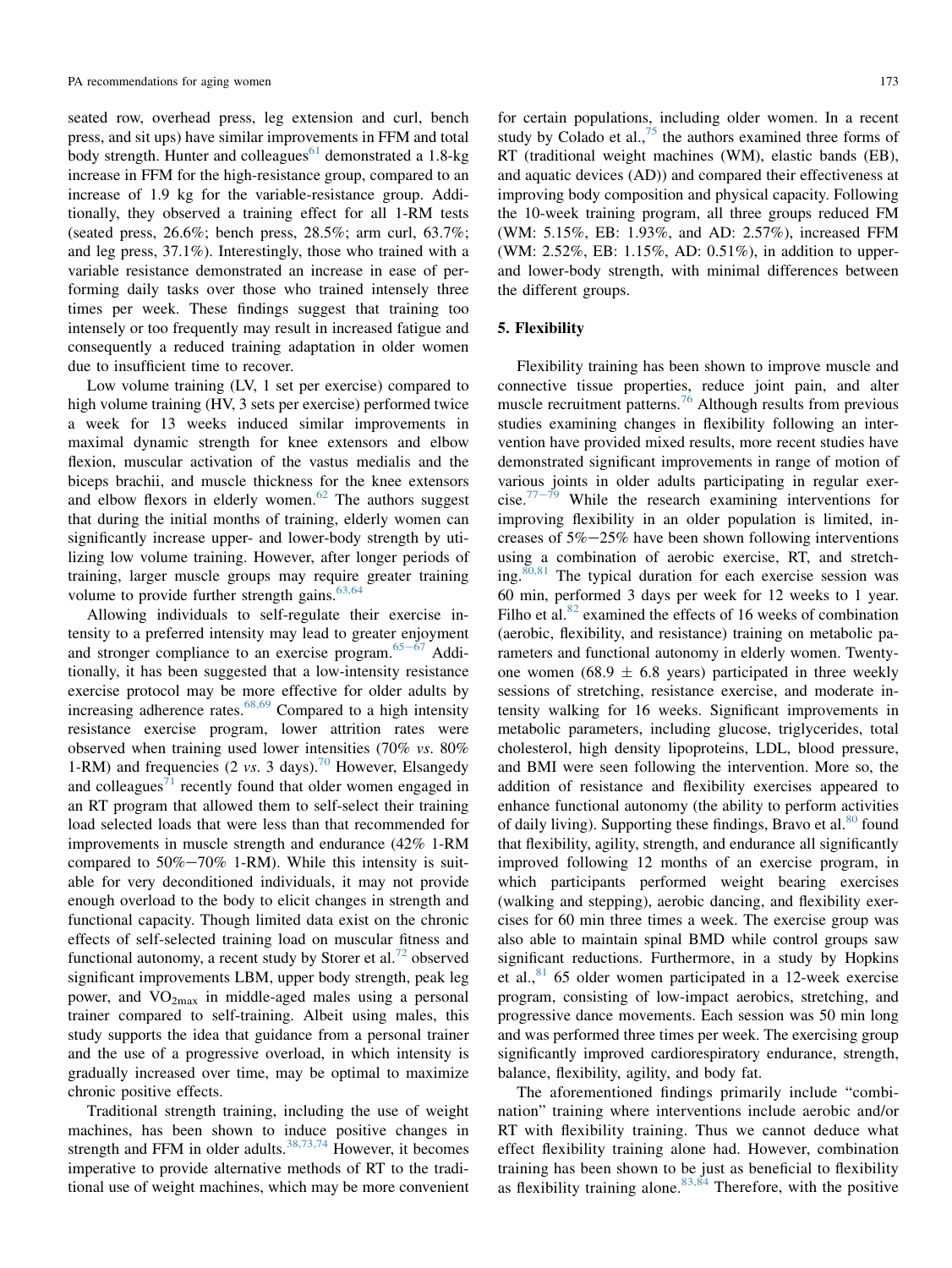<span id="page-4-0"></span>

| Study                                      | Groups                                                      | $n$ (mean age (year)) Mode of exercise | and duration of study                                                                                        | Training prescription                                                                                                                                                                                             | Main results                                                                                                                                                                                                                                                                       |
|--------------------------------------------|-------------------------------------------------------------|----------------------------------------|--------------------------------------------------------------------------------------------------------------|-------------------------------------------------------------------------------------------------------------------------------------------------------------------------------------------------------------------|------------------------------------------------------------------------------------------------------------------------------------------------------------------------------------------------------------------------------------------------------------------------------------|
| Asikainen et al. <sup>42,91</sup>          | 2 EX: EX1, EX2, and CTL, 134 (57)<br>stratified by HRT      |                                        | Walking<br>15 weeks                                                                                          | 30–60 min, 65% $VO_{2max}$ in one<br>$(EX1)$ or two $(EX2)$<br>daily session, 5 days/week                                                                                                                         | Improvement in $VO_{2max}$ (+2.5 mL/kg/min<br>$(EX1, EX2)$ ; improvement in<br>diastolic BP: $-3$ mmHg<br>(combined EX1, EX2), glu: $-0.21$ mmol/L<br>$(EX1)$ , $-0.13$ mmol/L (EX2), weight: $-1.2$ kg<br>$(EX1)$ , $-1.1$ kg $(EX2)$ , $F\%$ : $-2.1\%$<br>$(EX1), -1.7\%$ (EX2) |
| Asikainen et al. <sup>43,91</sup>          | 4 EX: EX1 $-4$ and CTL,<br>stratified by HRT                | 121(55)                                | Walking<br>4 weeks                                                                                           | 54 min, 55% VO <sub>2max</sub> (EX1)<br>65 min, 45% $VO_{2max}$ (EX2)<br>38 min, 55% VO <sub>2max</sub> (EX3)<br>46 min, 45% $VO_{2max}$ (EX4)<br>5 days/week                                                     | Improvement in $VO_{2max}: +2.9$ mL/kg/min<br>$(EX1)$ , +2.6 mL/kg/min $(EX2)$ , +2.4 mL/kg/min<br>$(EX3)$ , $+2.2$ mL/kg/min $(EX4)$ ),<br>$F\%$ (-1.2\% (EX1), -1.1\% (EX2), -0.6\%<br>$(EX3)$ , $-1.0\%$ $(EX4)$                                                                |
| Brooke-Wavell et al. <sup>44</sup> EX, CTL |                                                             | 84 (64)                                | Walking<br>1 year                                                                                            | 20 min self-selected pace                                                                                                                                                                                         | Increased BMD (EX: $+0.2$ , CTL: $-2.0$ )                                                                                                                                                                                                                                          |
| Busby et al. <sup>92</sup>                 | EX, Disc., $EX + Disc$ , CTL 50 (52)                        |                                        | Walking-jogging<br>12 weeks                                                                                  | 30 min, $60\% - 73\%$ VO <sub>2max</sub>                                                                                                                                                                          | Improved $VO_{2max}$ (4% in EX, 6%)<br>in Disc. group)                                                                                                                                                                                                                             |
| Hopkins et al. <sup>81</sup>               | EX, CTL                                                     | 65(65)                                 | Aerobic dance and<br>stretching 12 weeks                                                                     | 15 min warm-up,<br>20 min low-impact EX,<br>15 min cool-down, 3 days/week                                                                                                                                         | Increased aerobic fitness (17%),<br>strength/endurance $(62\%)$ , flex<br>and balance $(12\%)$                                                                                                                                                                                     |
| King et al. <sup>93</sup>                  | 3 EX: HIG, HIH,<br>LIH, CTL                                 | 160(57)                                | Walking, jogging,<br>cycling, treadmills<br>1 year                                                           | 40 min, 73%-88%VO <sub>2max</sub> ,<br>3 days/week; 30 min<br>$60\% - 73\%$ VO <sub>2max</sub> , 5 days/week                                                                                                      | Increased $VO_{2max}$ (1.5–2.3 mL/kg/min)                                                                                                                                                                                                                                          |
| Ready et al. <sup>94</sup>                 | 2 EX: 3 days/week,<br>5 days/week, CTL                      | 79 (61)                                | Walking<br>24 weeks                                                                                          | 60 min 60% $\rm VO_{2max}$ , 3 or 5 days/week                                                                                                                                                                     | Improved $VO_{2max}$ (12% (3 days/week),<br>14% (5 days/week)), weight $(-0.6 \text{ kg})$ ,<br>3 days/week), and $F\%$ ( $-4.2\%$ )<br>$(3 \text{ days/week})$ , $-4.0\%$ $(5 \text{ days/week})$                                                                                 |
| Shinkai et al. <sup>95</sup>               | $\mathbf{E}\mathbf{X}$ + Diet, CTL                          | 32(54)                                 | Cycling, walking,<br>jogging, swimming 12 weeks                                                              | 45–60 min, 50%–60% VO <sub>2max</sub> , 3–4 days/week Decreased body mass (–6%) and F% (–10%)                                                                                                                     |                                                                                                                                                                                                                                                                                    |
| Bravo et al. <sup>80</sup>                 | EX, CTL, stratified by age,<br>etionate, and HRT            | 142(60)                                | Walking, aerobic dancing,<br>resistance EX<br>(wrist weights, elastic tubes),<br>flex coordination EX 1 year | 10 min warm-up and flex<br>EX; 25 min, aerobic<br>training, $54\% - 69\%$ VO <sub>2max</sub> ; 15 min<br>EX for upper limbs and trunk,<br>$12-15$ maximal reps; 5 min EX<br>for flex and coordination 3 days/week | Improved strength (15%) and<br>half-mile walk time $(-9%)$                                                                                                                                                                                                                         |
| Chow et al. <sup>96</sup>                  | $A, A + S, CTL$                                             | 10(56)                                 | Walking, jogging,<br>dancing, resistance EX<br>(wrist and ankle<br>weights) 1 year                           | 30 min, 73% $VO_{2max}$ (A, A + S);<br>$10-15$ min of limb<br>and trunk EX, 10-RM, 10 reps<br>$(A + S)$ , 3 days/week                                                                                             | Improved bone mass $(4\% - 7\%$<br>in $A + S$ ) and VO <sub>2max</sub> (22% in A,<br>32% in $A + S$ )                                                                                                                                                                              |
| Irwin et al. $97$                          | EX, CTL                                                     | 173 (61)                               | Walking, cycling,<br>strength training 1 year                                                                | 45 min, 75% $VO2max$ , 3 days/week                                                                                                                                                                                | Decreased weight $(-1.4 \text{ kg})$ and<br>$F\%$ (-1%), increased VO <sub>2max</sub> (11%)                                                                                                                                                                                        |
| Bemben et al. <sup>98</sup>                | 2 EX: high load,<br>high rep, and CTL,<br>stratified by BMD | 35(51)                                 | Strength training<br>(Cybex) 24 weeks                                                                        | 12 EX, 80% 1-RM with 8<br>reps (high load) or 40% 1-RM<br>with 16 reps, 3 sets, 3 days/week                                                                                                                       | Increased muscle strength $(20\% - 40\%)$                                                                                                                                                                                                                                          |
| Scanlon et al. <sup>99</sup>               | RE and CTL                                                  | 26(70)                                 | Progressive resistance<br>training 6 weeks                                                                   | $6-10$ EX, $2-4$ sets, $8-12$<br>reps; $\sim$ 70–85% 1-RM and no<br>exceed $5-6$ on $1-10$ RPE scale                                                                                                              | Increased muscle strength (32%)<br>and MQ $(31%)$                                                                                                                                                                                                                                  |
| Conceicao et al. <sup>100</sup>            | RE and CTL                                                  | 10(53)                                 | Progressive resistance<br>training 16 weeks                                                                  | 1st 8 weeks: 3 sets, 10 reps<br>$(60 \text{ s rest})$ , 3 days/week;<br>2nd 8 weeks: 3 sets, 8 reps                                                                                                               | Improved F% $(-6.75\%)$ , LBM $(2.46\%)$ ,<br>leg press $(41.29\%)$ , and bench press $(27.23\%)$                                                                                                                                                                                  |

(90 <sup>s</sup> rest), 3 days/week

174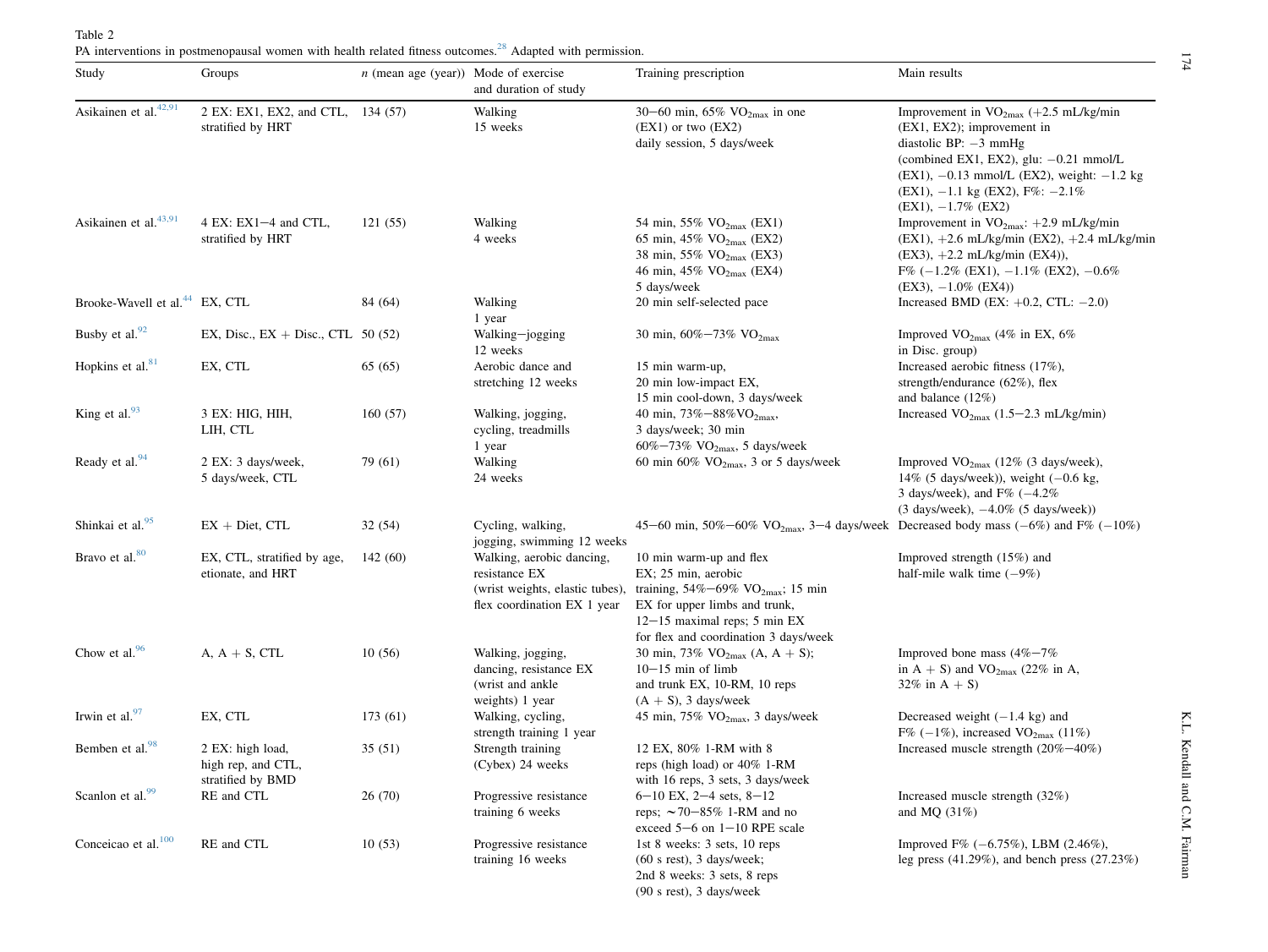| Balsamo et al. <sup>101</sup> | 2 EX: RE, AWB, CTL | 63 (53)           | 3 days/week (RE), AWB<br>60 min, 10-15 reps,<br>EX, 3 days/week | 60 min, 10-15 reps, 3 days/week<br>(RE), AWB EX, 3 days/week                                                                                                                           | Increased BMD (total body: 5.73%,<br>lumbar spine: $16.4\%$ , and<br>femoral neck: 8.73%)                                                                                                                                                                                                                                                                                                                       |
|-------------------------------|--------------------|-------------------|-----------------------------------------------------------------|----------------------------------------------------------------------------------------------------------------------------------------------------------------------------------------|-----------------------------------------------------------------------------------------------------------------------------------------------------------------------------------------------------------------------------------------------------------------------------------------------------------------------------------------------------------------------------------------------------------------|
| Elliott et al. <sup>73</sup>  | RE. CTL            | 15(55)            | Progressive resistance<br>training 8 weeks                      | 5 min warm-up, 3 sets, 8 reps, 80%<br>10-RM, 3 days/week (RE)                                                                                                                          | bench press $(120\%)$ , knee extension $(650\%)$<br>Increased strength (lat pulldow: 88%),                                                                                                                                                                                                                                                                                                                      |
| Radaelli et al. <sup>62</sup> | LV, HV             | $20$ ( $\sim$ 66) | Progressive resistance<br>training 13 weeks                     | 2 days/week. 1st 6 weeks: 20 reps, 1 set<br>3 sets (HV). Final 3 weeks: 10 reps,<br>$(LV)$ , 3 sets $(HV)$ . Weeks $7-10$ :<br>$12-15$ reps, 1 set $(LV)$ ,<br>1 set (LV), 3 sets (HV) | $3.9\% \pm 19.3\%$ for LV and 14.1% $\pm 10.7\%$<br>and 16.3% $\pm$ 9.8% for HV), MT, and MQ<br>maximal strength: $20.9\% \pm 17.5\%$ for LV<br>38.3% $\pm$ 7.3% for HV; elbow flexion<br>$26.6\% \pm 8.9\%$ for HV; lower body<br>1-RM: 31.8% $\pm$ 20.5% for LV and<br>Increased strength (knee extension<br>1-RM: 25.1% $\pm$ 9.5% for LV and<br>for HV; upper body isometric<br>isometric maximal strength: |

Abbreviations: A 딃 glucose; HIG high-intensity group-based; HIH high-intensity; HRT hormone replacement therapy; HV high volume; LBM lean body mass; LIH low-intensity hydrodensitometry; LV  $=$  low volume; MT muscle thickness; MQ muscle quality; RE resistance exercise; rep repetition; RM maximal repetitions in resistance training; RPE ratings of perceived exertion; S = strengthening;  $\rm VO_{2max}$   $\bar{=}$  $=$  maximal oxygen consumption. maximal oxygen consumption.

adaptations from RT and aerobic training, the addition of flexibility training to an exercise intervention is warranted, and may improve functional autonomy, range of motion, balance, and mobility in older women [\(Table 2](#page-4-0)). $^{26}$  $^{26}$  $^{26}$ 

# 6. Recommendation

While current American College of Sports Medicine (ACSM) guidelines recommend light- to moderate-intensity activities to optimize health, moderate- to high-intensity exercise may be necessary to elicit positive CV adaptations and reduce the risk for CV disease. Older adults should aim to get at least 30 min of moderate activity, or 20 min of more vigorous activity ( $\geq$ 6 METS or 60%- $\lt$ 90% HRR), 3 days a week. It is recommended that programs include low-impact, large muscle, rhythmic forms of exercise, including swimming, walking, biking, and dancing. More so, women may benefit from participating in group-based fitness classes, such as step aerobics and dance classes. Social support and group cohesiveness received from group fitness classes may help to increase self-efficacy, leading to long term adherence as well as greater enjoyment and satisfaction from the exercise program. $85-87$  $85-87$  $85-87$  The addition of stretching exercises (light- to moderate-intensity, hold for 30 s each muscle group,  $3-4$ repetitions) to these programs can serve to increase flexibility and range of motion.

ACSM recommends that older adults perform RT at least 2 non-consecutive days per week, including  $8-10$  exercises involving all the major muscle groups at moderate intensity (selecting a weight that allows  $10-15$  repetitions of each exercise), with  $2-3$  min of rest between each set. Additionally, those who are very deconditioned could start RT with a "very light" to "light" intensity  $(40\% - 50\%$  1-RM) to improve strength, power, and balance.<sup>[27](#page-6-0)</sup> It is advised that women unfamiliar with RT consult a fitness professional prior to beginning a program. It is suggested that one must use progressive overload to stimulate muscular adaptations to resistance exercise. Typical recommendations for progression of RT is to first increase repetitions, followed by an increase in weight (0.5 kg for upper body, 1 kg for lower body) per week. For optimal results from a resistance program, the focus should be on full-body, compound movements (bench press, squat, pull-ups, etc.). Furthermore, adherence to group-based RT programs tends to be higher among older women than home based programs.<sup>[88,89](#page-8-0)</sup> Additionally, Elsangedy and col-leagues<sup>[71](#page-8-0)</sup> recently found that women who self-selected resistance exercise intensity fell below current ACSM guidelines. Consequently, the participation in a supervised or group-based resistance exercise program may improve women's adherence and health benefits stemming from a higher intensity attained. Finally, the authors propose circuit training, which incorporates both RT and aerobics, as an attractive alternative for weight training. One of the major benefits to circuit training is that it can illicit the same positive physiological responses as traditional RT, thus providing a time-efficient alternative to improve muscular strength and functional fitness. $\frac{90}{90}$  $\frac{90}{90}$  $\frac{90}{90}$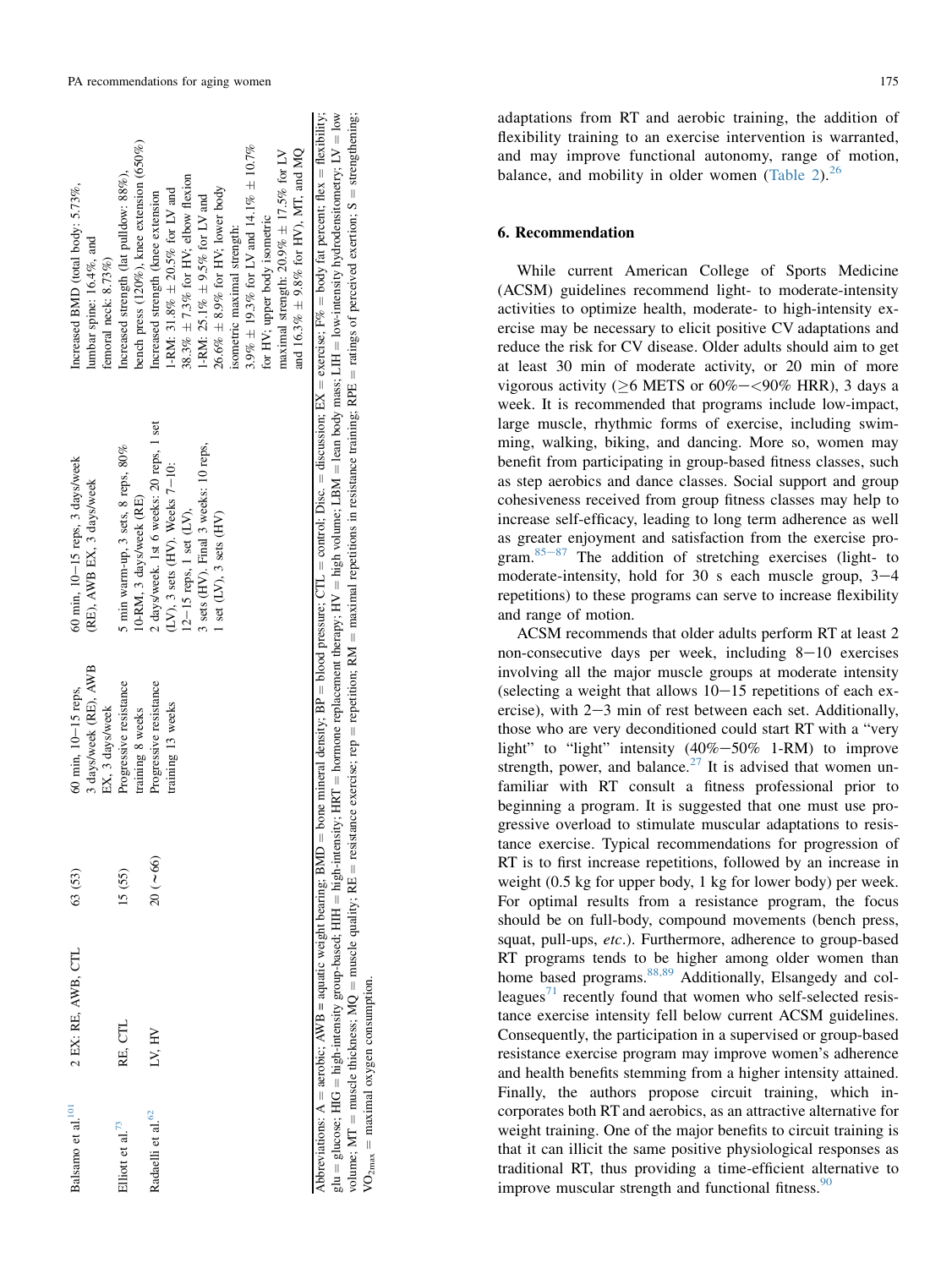<span id="page-6-0"></span>176 K.L. Kendall and C.M. Fairman

Table 3 Recommendations for exercise based on current research.

| Activity type | Frequency       | Duration                               | Intensity                                                                                                                               | Examples                                                                                                                                                                                |
|---------------|-----------------|----------------------------------------|-----------------------------------------------------------------------------------------------------------------------------------------|-----------------------------------------------------------------------------------------------------------------------------------------------------------------------------------------|
| Aerobic       | $2-3$ days/week | $>30$ min                              | Moderate intensity $(50\% - 60\%)$<br>$HR_{max}$ ; RPE 5-6)                                                                             | Walking, jogging, swimming, and dancing                                                                                                                                                 |
| Resistance    | $2-3$ days/week | $8-10$ exercises:<br>$1-3$ sets each   | Moderate intensity; $10-15$ reps,<br>where the last $1-2$ reps are difficult to<br>perform (RPE $5-6$ for moderate, $7-8$ for vigorous) | Calisthenics (body weight exercises: pushups,<br>squats, etc.), resistance band exercises,<br>circuit training, free-weight or machine<br>weight exercise, large, multi-joint exercises |
| Flexibility   | $>$ 2 days/week | $10 \text{ min}$ :<br>$8-10$ stretches | Light-moderate intensity; hold each stretch for<br>$10-30$ s, $3-4$ reps each set. Stretch to<br>the point of slight discomfort         | Sit-and-reach, shoulder stretch                                                                                                                                                         |

Abbreviations: HR = heart rate; RPE = ratings of perceived exertion, on a scale of 0-10 for level of physical exertion; rep = repetition.

The ACSM recommendations for flexibility are to aim for greater than  $2-3$  days per week, ultimately aiming for daily training. Static stretching should be held  $10-30$  s at a point of mild discomfort, although stretches lasting  $30-60$  s may provide additional benefits. Two to four repetitions per exercise are recommended, aiming for at least 60 s of stretching for each major muscle-tendon unit (Table 3). $^{27}$ 

The recommendations we have provided are general. The frequency, intensity, type, and duration of exercise one is able to achieve and maintain will vary from person to person. Thus we suggest that an individualized approach be utilized. While some activity is better than none, individuals aiming to improve CV health, muscular strength and endurance, and functional mobility should strive to meet the minimum recommendations we have provided.

## References

- 1. [Jacobsen LA, Kent M, Lee M, Mather M. America's aging population.](http://refhub.elsevier.com/S2095-2546(14)00038-6/sref1) [Popul Bull](http://refhub.elsevier.com/S2095-2546(14)00038-6/sref1)  $2011;66:2-16$ .
- 2. [Quirino MA, Modesto-Filho J, de Lima Vale SH, Alves CX, Leite LD,](http://refhub.elsevier.com/S2095-2546(14)00038-6/sref2) [Brandao-Neto J. Influence of basal energy expenditure and body](http://refhub.elsevier.com/S2095-2546(14)00038-6/sref2) [composition on bone mineral density in postmenopausal women.](http://refhub.elsevier.com/S2095-2546(14)00038-6/sref2) Int J [Gen Med](http://refhub.elsevier.com/S2095-2546(14)00038-6/sref2) 2012;5:909-[15.](http://refhub.elsevier.com/S2095-2546(14)00038-6/sref2)
- 3. [Weiss EP, Spina RJ, Holloszy JO, Ehsani AA. Gender differences in the](http://refhub.elsevier.com/S2095-2546(14)00038-6/sref3) [decline in aerobic capacity and its physiological determinants during the](http://refhub.elsevier.com/S2095-2546(14)00038-6/sref3) later decades of life.  $J$  Appl Physiol (1985) 2006;101:938-[44.](http://refhub.elsevier.com/S2095-2546(14)00038-6/sref3)
- 4. [Rossi AP, Watson NL, Newman AB, Harris TB, Kritchevsky SB,](http://refhub.elsevier.com/S2095-2546(14)00038-6/sref4) [Bauer DC, et al. Effects of body composition and adipose tissue distri](http://refhub.elsevier.com/S2095-2546(14)00038-6/sref4)[bution on respiratory function in elderly men and women: the health,](http://refhub.elsevier.com/S2095-2546(14)00038-6/sref4) [aging, and body composition study.](http://refhub.elsevier.com/S2095-2546(14)00038-6/sref4) J Gerontol A Biol Sci Med Sci  $2011:66:801-8.$  $2011:66:801-8.$
- 5. [Douchi T, Yamamoto S, Yoshimitsu N, Andoh T, Matsuo T, Nagata Y.](http://refhub.elsevier.com/S2095-2546(14)00038-6/sref5) [Relative contribution of aging and menopause to changes in lean and fat](http://refhub.elsevier.com/S2095-2546(14)00038-6/sref5) [mass in segmental regions.](http://refhub.elsevier.com/S2095-2546(14)00038-6/sref5) Maturitas  $2002;42:301-6$ .
- 6. [Nelson ME, Rejeski WJ, Blair SN, Duncan PW, Judge JO, King AC,](http://refhub.elsevier.com/S2095-2546(14)00038-6/sref6) [et al. Physical activity and public health in older adults](http://refhub.elsevier.com/S2095-2546(14)00038-6/sref6)  $-$  [recommen](http://refhub.elsevier.com/S2095-2546(14)00038-6/sref6)[dation from the American College of Sports Medicine and the American](http://refhub.elsevier.com/S2095-2546(14)00038-6/sref6) [Heart Association.](http://refhub.elsevier.com/S2095-2546(14)00038-6/sref6) Circulation 2007;116:1094-[105.](http://refhub.elsevier.com/S2095-2546(14)00038-6/sref6)
- 7. [Karinkanta S, Heinonen A, Sievanen H, Uusi-Rasi K, Fogelholm M,](http://refhub.elsevier.com/S2095-2546(14)00038-6/sref7) [Kannus P. Maintenance of exercise-induced benefits in physical func](http://refhub.elsevier.com/S2095-2546(14)00038-6/sref7)[tioning and bone among elderly women.](http://refhub.elsevier.com/S2095-2546(14)00038-6/sref7) Osteoporos Int 2009;20:665-[74.](http://refhub.elsevier.com/S2095-2546(14)00038-6/sref7)
- 8. [Barnard RJ, Grimditch GK, Wilmore JH. Physiological characteristics of](http://refhub.elsevier.com/S2095-2546(14)00038-6/sref8) [sprint and endurance masters runners.](http://refhub.elsevier.com/S2095-2546(14)00038-6/sref8) Med Sci Sports 1979;11:167-[71.](http://refhub.elsevier.com/S2095-2546(14)00038-6/sref8)
- 9. Durstine JL, Moore GE, editors. [ACSM's Exercise Management for](http://refhub.elsevier.com/S2095-2546(14)00038-6/sref9) [Persons with Chronic Diseases and Disabilities](http://refhub.elsevier.com/S2095-2546(14)00038-6/sref9). Champaign (IL): [Human Kinetics; 2003.](http://refhub.elsevier.com/S2095-2546(14)00038-6/sref9)
- 10. [Paffenbarger Jr RS, Wing AL, Hyde RT. Physical activity as an index of](http://refhub.elsevier.com/S2095-2546(14)00038-6/sref10) [heart attack risk in college alumni.](http://refhub.elsevier.com/S2095-2546(14)00038-6/sref10) Am J Epidemiol 1978;108:161-[75.](http://refhub.elsevier.com/S2095-2546(14)00038-6/sref10)
- 11. [Blair SN, Kampert JB, Kohl 3rd HW, Barlow CE, Macera CA,](http://refhub.elsevier.com/S2095-2546(14)00038-6/sref11) [Paffenbarger Jr RS, et al. Influences of cardiorespiratory fitness and other](http://refhub.elsevier.com/S2095-2546(14)00038-6/sref11) [precursors on cardiovascular disease and all-cause mortality in men and](http://refhub.elsevier.com/S2095-2546(14)00038-6/sref11) women. [J Am Med Assoc](http://refhub.elsevier.com/S2095-2546(14)00038-6/sref11) 1996;276:205-[10.](http://refhub.elsevier.com/S2095-2546(14)00038-6/sref11)
- 12. Myers [J, Prakash M, Froelicher V, Do D, Partington S, Atwood JE.](http://refhub.elsevier.com/S2095-2546(14)00038-6/sref12) [Exercise capacity and mortality among men referred for exercise testing.](http://refhub.elsevier.com/S2095-2546(14)00038-6/sref12) [N Engl J Med](http://refhub.elsevier.com/S2095-2546(14)00038-6/sref12) 2002;346:793-[801.](http://refhub.elsevier.com/S2095-2546(14)00038-6/sref12)
- 13. [Makrides L, Heigenhauser GJ, Jones NL. High-intensity endurance](http://refhub.elsevier.com/S2095-2546(14)00038-6/sref13) [training in 20- to 30- and 60- to 70-yr-old healthy men.](http://refhub.elsevier.com/S2095-2546(14)00038-6/sref13) J Appl Physiol  $(1985)$  1990:69:1792-[8.](http://refhub.elsevier.com/S2095-2546(14)00038-6/sref13)
- 14. [Kohrt WM, Malley MT, Coggan AR, Spina RJ, Ogawa T, Ehsani AA,](http://refhub.elsevier.com/S2095-2546(14)00038-6/sref14) et al. Effects of gender, age, and fitness level on response of  $VO<sub>2max</sub>$  [to](http://refhub.elsevier.com/S2095-2546(14)00038-6/sref14) training in  $60-71$  yr olds. [J Appl Physiol \(1985\)](http://refhub.elsevier.com/S2095-2546(14)00038-6/sref14) 1991;71:2004-[11.](http://refhub.elsevier.com/S2095-2546(14)00038-6/sref14)
- 15. [Booth FW, Laye MJ, Roberts MD. Lifetime sedentary living accelerates](http://refhub.elsevier.com/S2095-2546(14)00038-6/sref15) [some aspects of secondary aging.](http://refhub.elsevier.com/S2095-2546(14)00038-6/sref15) J Appl Physiol 2011;111:1497-[504.](http://refhub.elsevier.com/S2095-2546(14)00038-6/sref15)
- 16. [Kim KZ, Shin A, Lee J, Myung SK, Kim J. The beneficial effect of](http://refhub.elsevier.com/S2095-2546(14)00038-6/sref16) [leisure-time physical activity on bone mineral density in pre- and post](http://refhub.elsevier.com/S2095-2546(14)00038-6/sref16)[menopausal women.](http://refhub.elsevier.com/S2095-2546(14)00038-6/sref16) Calcified Tissue Int 2012;91:178-[85.](http://refhub.elsevier.com/S2095-2546(14)00038-6/sref16)
- 17. [Nassis GP, Geladas ND. Age-related pattern in body composition](http://refhub.elsevier.com/S2095-2546(14)00038-6/sref17) changes for  $18-69$  year old women. [J Sports Med Phys Fitness](http://refhub.elsevier.com/S2095-2546(14)00038-6/sref17) [2003;](http://refhub.elsevier.com/S2095-2546(14)00038-6/sref17)43:327-[33.](http://refhub.elsevier.com/S2095-2546(14)00038-6/sref17)
- 18. [Wang Q, Hassager C, Ravn P, Wang S, Christiansen C. Total and regional](http://refhub.elsevier.com/S2095-2546(14)00038-6/sref18) [body-composition changes in early postmenopausal women: age-related](http://refhub.elsevier.com/S2095-2546(14)00038-6/sref18) [or menopause-related?](http://refhub.elsevier.com/S2095-2546(14)00038-6/sref18) Am J Clin Nutr  $1994;60:843-8$ .
- 19. [Baker JF, Davis M, Alexander R, Zemel BS, Mostoufi-Moab S, Shults J,](http://refhub.elsevier.com/S2095-2546(14)00038-6/sref19) [et al. Associations between body composition and bone density and](http://refhub.elsevier.com/S2095-2546(14)00038-6/sref19) [structure in men and women across the adult age spectrum.](http://refhub.elsevier.com/S2095-2546(14)00038-6/sref19) Bone  $2013:53:34-41.$  $2013:53:34-41.$
- 20. van Dam RM, Li T, Spiegelman D, Franco OH, Hu FB. Combined impact of lifestyle factors on mortality: prospective cohort study in US women. Br Med J 2008;337:a1440. [http://dx.doi.org/10.1136/bmj.a1440.](http://dx.doi.org/10.1136/bmj.a1440)
- 21. [Sisson SB, Camhi SM, Church TS, Martin CK, Tudor-Locke C,](http://refhub.elsevier.com/S2095-2546(14)00038-6/sref21) [Bouchard C, et al. Leisure time sedentary behavior, occupational/do](http://refhub.elsevier.com/S2095-2546(14)00038-6/sref21)[mestic physical activity, and metabolic syndrome in U.S. men and](http://refhub.elsevier.com/S2095-2546(14)00038-6/sref21) women. [Metab Syndr Relat Disord](http://refhub.elsevier.com/S2095-2546(14)00038-6/sref21) 2009;7:529-[36.](http://refhub.elsevier.com/S2095-2546(14)00038-6/sref21)
- 22. [Hughes VA, Frontera WR, Wood M, Evans WJ, Dallal GE, Roubenoff R,](http://refhub.elsevier.com/S2095-2546(14)00038-6/sref22) [et al. Longitudinal muscle strength changes in older adults: influence of](http://refhub.elsevier.com/S2095-2546(14)00038-6/sref22) [muscle mass, physical activity, and health.](http://refhub.elsevier.com/S2095-2546(14)00038-6/sref22) J Gerontol A Biol Sci Med Sci 2001;56[:B209](http://refhub.elsevier.com/S2095-2546(14)00038-6/sref22)-[17.](http://refhub.elsevier.com/S2095-2546(14)00038-6/sref22)
- 23. [Doherty TJ. Aging and sarcopenia.](http://refhub.elsevier.com/S2095-2546(14)00038-6/sref23) J Appl Physiol (1985) 2003;95[:1717](http://refhub.elsevier.com/S2095-2546(14)00038-6/sref23)-[27.](http://refhub.elsevier.com/S2095-2546(14)00038-6/sref23)
- 24. [Curl WW. Aging and exercise: are they compatible in women?](http://refhub.elsevier.com/S2095-2546(14)00038-6/sref24) Clin Orthop Relat  $R$  2000; 372: 151-[8.](http://refhub.elsevier.com/S2095-2546(14)00038-6/sref24)
- 25. DiPietro [L. Physical activity in aging: changes in patterns and their](http://refhub.elsevier.com/S2095-2546(14)00038-6/sref25) [relationship to health and function.](http://refhub.elsevier.com/S2095-2546(14)00038-6/sref25) J Gerontol A Biol Sci Med Sci  $2001;56:13-22.$  $2001;56:13-22.$  $2001;56:13-22.$
- 26. Stathokostas L, Little RM, Vandervoort AA, Paterson DH. Flexibility training and functional ability in older adults: a systematic review. J Aging Res 2012;2012:306818. <http://dx.doi.org/10.1155/2012/306818>.
- 27. [Garber CE, Blissmer B, Deschenes MR, Franklin BA, Lamonte MJ,](http://refhub.elsevier.com/S2095-2546(14)00038-6/sref27) [Lee IM, et al. American College of Sports Medicine position stand.](http://refhub.elsevier.com/S2095-2546(14)00038-6/sref27) [Quantity and quality of exercise for developing and maintaining](http://refhub.elsevier.com/S2095-2546(14)00038-6/sref27)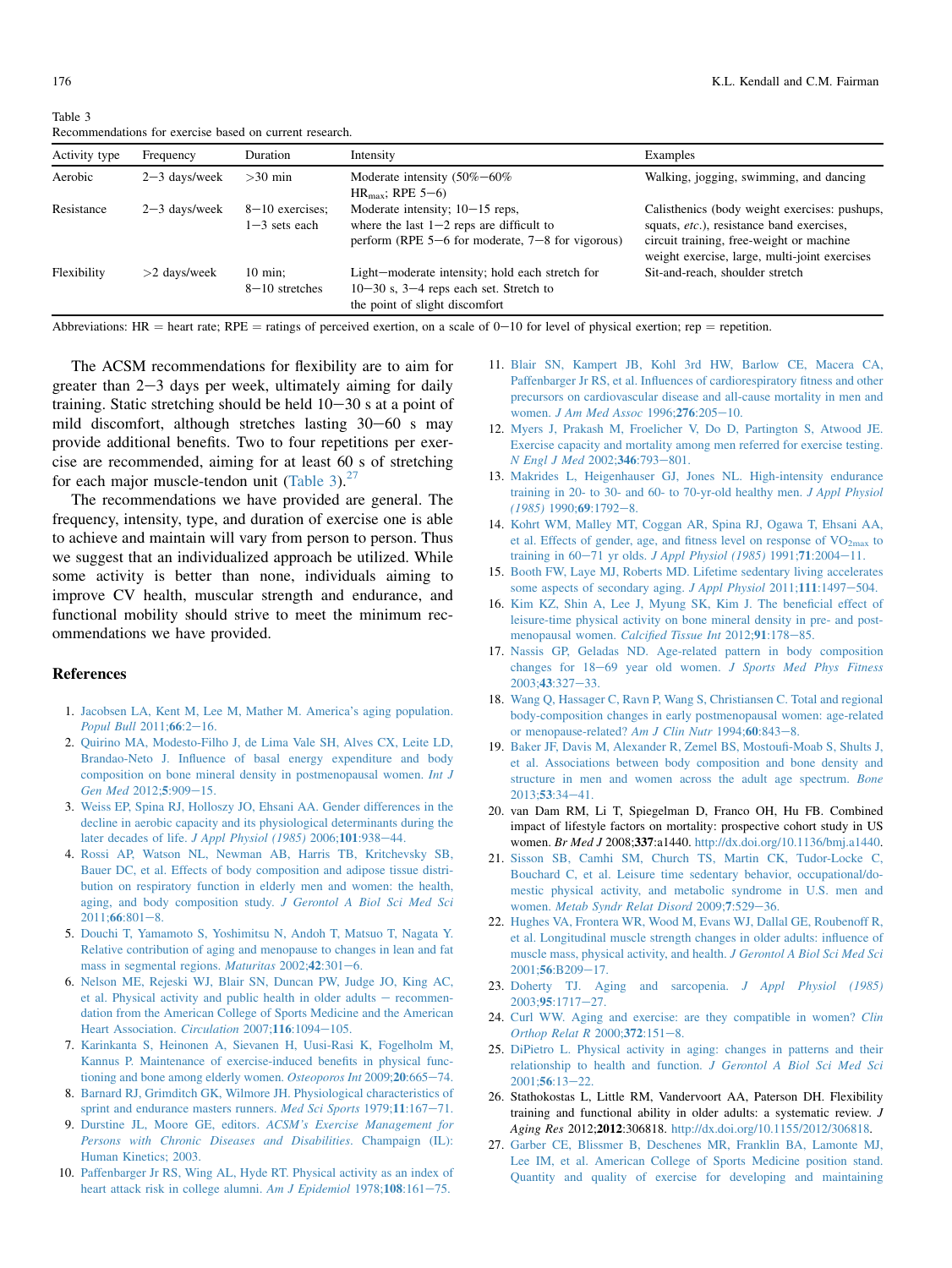<span id="page-7-0"></span>[cardiorespiratory, musculoskeletal, and neuromotor fitness in apparently](http://refhub.elsevier.com/S2095-2546(14)00038-6/sref27) [healthy adults: guidance for prescribing exercise.](http://refhub.elsevier.com/S2095-2546(14)00038-6/sref27) Med Sci Sports Exerc 2011:43:1334-[59.](http://refhub.elsevier.com/S2095-2546(14)00038-6/sref27)

- 28. [Asikainen TM, Kukkonen-Harjula K, Miilunpalo S. Exercise for health](http://refhub.elsevier.com/S2095-2546(14)00038-6/sref28) [for early postmenopausal women: a systematic review of randomised](http://refhub.elsevier.com/S2095-2546(14)00038-6/sref28) [controlled trials.](http://refhub.elsevier.com/S2095-2546(14)00038-6/sref28) Sports Med 2004;34:753-[78.](http://refhub.elsevier.com/S2095-2546(14)00038-6/sref28)
- 29. [Mieres JH, Shaw LJ, Arai A, Budoff MJ, Flamm SD, Hundley WG, et al.](http://refhub.elsevier.com/S2095-2546(14)00038-6/sref29) [Role of noninvasive testing in the clinical evaluation of women with](http://refhub.elsevier.com/S2095-2546(14)00038-6/sref29) [suspected coronary artery disease: consensus statement from the Cardiac](http://refhub.elsevier.com/S2095-2546(14)00038-6/sref29) [Imaging Committee, Council on Clinical Cardiology, and the Cardio](http://refhub.elsevier.com/S2095-2546(14)00038-6/sref29)[vascular Imaging and Intervention Committee, Council on Cardiovas](http://refhub.elsevier.com/S2095-2546(14)00038-6/sref29)[cular Radiology and Intervention, American Heart Association.](http://refhub.elsevier.com/S2095-2546(14)00038-6/sref29) [Circulation](http://refhub.elsevier.com/S2095-2546(14)00038-6/sref29) 2005;111:682-[96.](http://refhub.elsevier.com/S2095-2546(14)00038-6/sref29)
- 30. [Stampfer MJ, Hu FB, Manson JE, Rimm EB, Willett WC. Primary](http://refhub.elsevier.com/S2095-2546(14)00038-6/sref30) [prevention of coronary heart disease in women through diet and lifestyle.](http://refhub.elsevier.com/S2095-2546(14)00038-6/sref30)  $N$  Engl J Med 2000:343:16-[22.](http://refhub.elsevier.com/S2095-2546(14)00038-6/sref30)
- 31. [Castelli WP. Cardiovascular disease in women.](http://refhub.elsevier.com/S2095-2546(14)00038-6/sref31) Am J Obstet Gynecol 1988;158[\(6 Pt 2\):1553](http://refhub.elsevier.com/S2095-2546(14)00038-6/sref31)-[60. 1566](http://refhub.elsevier.com/S2095-2546(14)00038-6/sref31)-[7.](http://refhub.elsevier.com/S2095-2546(14)00038-6/sref31)
- 32. [Stevenson ET, Davy KP, Seals DR. Hemostatic, metabolic, and andro](http://refhub.elsevier.com/S2095-2546(14)00038-6/sref32)[genic risk factors for coronary heart disease in physically active and less](http://refhub.elsevier.com/S2095-2546(14)00038-6/sref32) active postmenopausal women. [Arterioscler Thromb Vasc Biol](http://refhub.elsevier.com/S2095-2546(14)00038-6/sref32) [1995;](http://refhub.elsevier.com/S2095-2546(14)00038-6/sref32)15:669-[77.](http://refhub.elsevier.com/S2095-2546(14)00038-6/sref32)
- 33. [Tonino RP. Effect of physical-training on the insulin resistance of aging.](http://refhub.elsevier.com/S2095-2546(14)00038-6/sref33) [Am J Physiol](http://refhub.elsevier.com/S2095-2546(14)00038-6/sref33)  $1989.256E352-6$ .
- 34. [Hagberg JM, Park JJ, Brown MD. The role of exercise training in the](http://refhub.elsevier.com/S2095-2546(14)00038-6/sref34) [treatment of hypertension: an update.](http://refhub.elsevier.com/S2095-2546(14)00038-6/sref34) Sports Med 2000;30:193-[206.](http://refhub.elsevier.com/S2095-2546(14)00038-6/sref34)
- 35. [Katzel LI, Bleecker ER, Colman EG, Rogus EM, Sorkin JD, Goldberg AP.](http://refhub.elsevier.com/S2095-2546(14)00038-6/sref35) Effects of weight loss vs[. aerobic exercise training on risk factors for](http://refhub.elsevier.com/S2095-2546(14)00038-6/sref35) [coronary disease in healthy, obese, middle-aged and older men. A ran](http://refhub.elsevier.com/S2095-2546(14)00038-6/sref35)[domized controlled trial.](http://refhub.elsevier.com/S2095-2546(14)00038-6/sref35) J Am Med Assoc 1995;274:1915-[21.](http://refhub.elsevier.com/S2095-2546(14)00038-6/sref35)
- 36. [Seals DR, Allen WK, Hurley BF, Dalsky GP, Ehsani AA, Hagberg JM.](http://refhub.elsevier.com/S2095-2546(14)00038-6/sref36) [Elevated high-density lipoprotein cholesterol levels in older endurance](http://refhub.elsevier.com/S2095-2546(14)00038-6/sref36) athletes. [Am J Cardiol](http://refhub.elsevier.com/S2095-2546(14)00038-6/sref36)  $1984$ ; 54:390-[3.](http://refhub.elsevier.com/S2095-2546(14)00038-6/sref36)
- 37. [Seals DR, Hagberg JM, Hurley BF, Ehsani AA, Holloszy JO. Effects](http://refhub.elsevier.com/S2095-2546(14)00038-6/sref37) [of endurance training on glucose tolerance and plasma lipid levels](http://refhub.elsevier.com/S2095-2546(14)00038-6/sref37) [in older men and women.](http://refhub.elsevier.com/S2095-2546(14)00038-6/sref37) J Am Med Assoc  $1984;252:645-9$ .
- 38. Bemben [DA, Bemben MG. Effects of resistance exercise and body mass](http://refhub.elsevier.com/S2095-2546(14)00038-6/sref38) [index on lipoprotein-lipid patterns of postmenopausal women.](http://refhub.elsevier.com/S2095-2546(14)00038-6/sref38) J Strength [Cond Res](http://refhub.elsevier.com/S2095-2546(14)00038-6/sref38) 2000;14:80-[6.](http://refhub.elsevier.com/S2095-2546(14)00038-6/sref38)
- 39. [Heath GW, Hagberg JM, Ehsani AA, Holloszy JO. A physiological](http://refhub.elsevier.com/S2095-2546(14)00038-6/sref39) [comparison of young and older endurance athletes.](http://refhub.elsevier.com/S2095-2546(14)00038-6/sref39) J Appl Physiol Respir [Environ Exerc Physiol](http://refhub.elsevier.com/S2095-2546(14)00038-6/sref39)  $1981$ ;  $51:634-40$ .
- 40. [Powell KE, Paluch AE, Blair SN. Physical activity for health: what kind?](http://refhub.elsevier.com/S2095-2546(14)00038-6/sref40) [How much? How intense? On top of what?](http://refhub.elsevier.com/S2095-2546(14)00038-6/sref40) Annu Rev Public Health  $2011:32:349-65.$  $2011:32:349-65.$
- 41. [Hamer M, Stamatakis E. Low-dose physical activity attenuates cardio](http://refhub.elsevier.com/S2095-2546(14)00038-6/sref41)[vascular disease mortality in men and women with clustered metabolic](http://refhub.elsevier.com/S2095-2546(14)00038-6/sref41) risk factors. [Circ-cardiovasc Qual](http://refhub.elsevier.com/S2095-2546(14)00038-6/sref41) 2012;5:494-[9.](http://refhub.elsevier.com/S2095-2546(14)00038-6/sref41)
- 42. [Asikainen TM, Miilunpalo S, Oja P, Rinne M, Pasanen M, Vuori I.](http://refhub.elsevier.com/S2095-2546(14)00038-6/sref42) [Walking trials in postmenopausal women: effect of one](http://refhub.elsevier.com/S2095-2546(14)00038-6/sref42) *vs*. two daily [bouts on aerobic fitness.](http://refhub.elsevier.com/S2095-2546(14)00038-6/sref42) Scand J Med Sci Sports 2002;12:99-[105.](http://refhub.elsevier.com/S2095-2546(14)00038-6/sref42)
- 43. [Asikainen TM, Miilunpalo S, Oja P, Rinne M, Pasanen M, Uusi-Rasi K,](http://refhub.elsevier.com/S2095-2546(14)00038-6/sref43) [et al. Randomised, controlled walking trials in postmenopausal women:](http://refhub.elsevier.com/S2095-2546(14)00038-6/sref43) [the minimum dose to improve aerobic fitness?](http://refhub.elsevier.com/S2095-2546(14)00038-6/sref43) Br J Sports Med  $2002:36:189-94.$  $2002:36:189-94.$
- 44. [Brooke-Wavell K, Jones PR, Hardman AE. Brisk walking reduces](http://refhub.elsevier.com/S2095-2546(14)00038-6/sref44) [calcaneal bone loss in post-menopausal women.](http://refhub.elsevier.com/S2095-2546(14)00038-6/sref44) Clin Sci (Lond)  $1997:92:75-80.$  $1997:92:75-80.$
- 45. [Hatori M, Hasegawa A, Adachi H, Shinozaki A, Hayashi R, Okano H,](http://refhub.elsevier.com/S2095-2546(14)00038-6/sref45) [et al. The effects of walking at the anaerobic threshold level on](http://refhub.elsevier.com/S2095-2546(14)00038-6/sref45) [vertebral bone loss in postmenopausal women.](http://refhub.elsevier.com/S2095-2546(14)00038-6/sref45) Calcif Tissue Int  $1993:52:411-4$ .
- 46. [Akbartabartoori M, Lean MEJ, Hankey CR. The associations between](http://refhub.elsevier.com/S2095-2546(14)00038-6/sref46) [current recommendation for physical activity and cardiovascular risks](http://refhub.elsevier.com/S2095-2546(14)00038-6/sref46) [associated with obesity.](http://refhub.elsevier.com/S2095-2546(14)00038-6/sref46) Eur J Clin Nutr  $2008;62:1-9$ .
- 47. [Martins RA, Neves AP, Coelho-Silva MJ, Verissimo MT, Teixeira AM.](http://refhub.elsevier.com/S2095-2546(14)00038-6/sref47) [The effect of aerobic versus strength-based training on high-sensitivity](http://refhub.elsevier.com/S2095-2546(14)00038-6/sref47) [C-reactive protein in older adults.](http://refhub.elsevier.com/S2095-2546(14)00038-6/sref47) Eur J Appl Physiol  $2010;110:161-9$ .
- 48. Bocalini [DS, Serra AJ, Murad N, Levy RF. Water- versus land-based](http://refhub.elsevier.com/S2095-2546(14)00038-6/sref48) [exercise effects on physical fitness in older women.](http://refhub.elsevier.com/S2095-2546(14)00038-6/sref48) Geriatr Gerontol  $Int 2008:8:265-71$ .
- 49. [Lindheim SR, Notelovitz M, Feldman EB, Larsen S, Khan FY, Lobo RA.](http://refhub.elsevier.com/S2095-2546(14)00038-6/sref49) [The independent effects of exercise and estrogen on lipids and lipopro](http://refhub.elsevier.com/S2095-2546(14)00038-6/sref49)[teins in postmenopausal women.](http://refhub.elsevier.com/S2095-2546(14)00038-6/sref49) Obstet Gynecol 1994;83:167-[72.](http://refhub.elsevier.com/S2095-2546(14)00038-6/sref49)
- 50. [Imamura K, Ashida H, Ishikawa T, Fujii M. Human major psoas muscle](http://refhub.elsevier.com/S2095-2546(14)00038-6/sref50) [and sacrospinalis muscle in relation to age: a study by computed to-](http://refhub.elsevier.com/S2095-2546(14)00038-6/sref50)mography. [J Gerontol](http://refhub.elsevier.com/S2095-2546(14)00038-6/sref50) 1983;38:678-[81.](http://refhub.elsevier.com/S2095-2546(14)00038-6/sref50)
- 51. [Aagaard P, Suetta C, Caserotti P, Magnusson SP, Kjaer M. Role of the](http://refhub.elsevier.com/S2095-2546(14)00038-6/sref51) [nervous system in sarcopenia and muscle atrophy with aging: strength](http://refhub.elsevier.com/S2095-2546(14)00038-6/sref51) [training as a countermeasure.](http://refhub.elsevier.com/S2095-2546(14)00038-6/sref51) Scand J Med Sci Sports  $2010;20:49-64$ .
- 52. [Andersen JL. Muscle fibre type adaptation in the elderly human muscle.](http://refhub.elsevier.com/S2095-2546(14)00038-6/sref52) [Scand J Med Sci Sports](http://refhub.elsevier.com/S2095-2546(14)00038-6/sref52) 2003;13:40-[7.](http://refhub.elsevier.com/S2095-2546(14)00038-6/sref52)
- 53. [Larsson L, Grimby G, Karlsson J. Muscle strength and speed of move](http://refhub.elsevier.com/S2095-2546(14)00038-6/sref53)[ment in relation to age and muscle morphology.](http://refhub.elsevier.com/S2095-2546(14)00038-6/sref53) J Appl Physiol Respir [Environ Exerc Physiol](http://refhub.elsevier.com/S2095-2546(14)00038-6/sref53)  $1979;46:451-6$ .
- 54. [Larsson L. Morphological and functional characteristics of the ageing](http://refhub.elsevier.com/S2095-2546(14)00038-6/sref54) [skeletal muscle in man. A cross-sectional study.](http://refhub.elsevier.com/S2095-2546(14)00038-6/sref54) Acta Physiol Scand [Suppl](http://refhub.elsevier.com/S2095-2546(14)00038-6/sref54)  $1978:457:1-36$ .
- 55. [Murray MP, Duthie Jr EH, Gambert SR, Sepic SB, Mollinger LA. Age](http://refhub.elsevier.com/S2095-2546(14)00038-6/sref55)[related differences in knee muscle strength in normal women.](http://refhub.elsevier.com/S2095-2546(14)00038-6/sref55) J Gerontol [1985;](http://refhub.elsevier.com/S2095-2546(14)00038-6/sref55)40:275-[80.](http://refhub.elsevier.com/S2095-2546(14)00038-6/sref55)
- 56. [Danneskiold-Samsoe B, Kofod V, Munter J, Grimby G, Schnohr P,](http://refhub.elsevier.com/S2095-2546(14)00038-6/sref56) [Jensen G. Muscle strength and functional capacity in 78](http://refhub.elsevier.com/S2095-2546(14)00038-6/sref56)–[81-year-old](http://refhub.elsevier.com/S2095-2546(14)00038-6/sref56) men and women. [Eur J Appl Physiol Occup Physiol](http://refhub.elsevier.com/S2095-2546(14)00038-6/sref56) 1984;52:310-[4.](http://refhub.elsevier.com/S2095-2546(14)00038-6/sref56)
- 57. [Harries UJ, Bassey EJ. Torque](http://refhub.elsevier.com/S2095-2546(14)00038-6/sref57)-[velocity relationships for the knee ex](http://refhub.elsevier.com/S2095-2546(14)00038-6/sref57)[tensors in women in their 3rd and 7th decades.](http://refhub.elsevier.com/S2095-2546(14)00038-6/sref57) Eur J Appl Physiol Occup [Physiol](http://refhub.elsevier.com/S2095-2546(14)00038-6/sref57) 1990;60:187-[90.](http://refhub.elsevier.com/S2095-2546(14)00038-6/sref57)
- 58. Nelson [ME, Fiatarone MA, Morganti CM, Trice I, Greenberg RA,](http://refhub.elsevier.com/S2095-2546(14)00038-6/sref58) [Evans WJ. Effects of high-intensity strength training on multiple risk](http://refhub.elsevier.com/S2095-2546(14)00038-6/sref58) [factors for osteoporotic fractures. A randomized controlled trial.](http://refhub.elsevier.com/S2095-2546(14)00038-6/sref58) J Am [Med Assoc](http://refhub.elsevier.com/S2095-2546(14)00038-6/sref58) 1994;272:1909-[14.](http://refhub.elsevier.com/S2095-2546(14)00038-6/sref58)
- 59. [Hass CJ, Feigenbaum MS, Franklin BA. Prescription of resistance](http://refhub.elsevier.com/S2095-2546(14)00038-6/sref59) [training for healthy populations.](http://refhub.elsevier.com/S2095-2546(14)00038-6/sref59) Sports Med 2001;31:953-[64.](http://refhub.elsevier.com/S2095-2546(14)00038-6/sref59)
- 60. [Marshall PW, McEwen M, Robbins DW. Strength and neuromuscular](http://refhub.elsevier.com/S2095-2546(14)00038-6/sref60) [adaptation following one, four, and eight sets of high intensity resistance](http://refhub.elsevier.com/S2095-2546(14)00038-6/sref60) [exercise in trained males.](http://refhub.elsevier.com/S2095-2546(14)00038-6/sref60) Eur J Appl Physiol  $2011;111:3007-16$ .
- 61. [Hunter GR, Wetzstein CJ, McLafferty Jr CL, Zuckerman PA,](http://refhub.elsevier.com/S2095-2546(14)00038-6/sref61) [Landers KA, Bamman MM. High-resistance versus variable-resistance](http://refhub.elsevier.com/S2095-2546(14)00038-6/sref61) [training in older adults.](http://refhub.elsevier.com/S2095-2546(14)00038-6/sref61) Med Sci Sports Exerc 2001;33:1759-[64.](http://refhub.elsevier.com/S2095-2546(14)00038-6/sref61)
- 62. [Radaelli R, Botton CE, Wilhelm EN, Bottaro M, Lacerda F, Gaya A,](http://refhub.elsevier.com/S2095-2546(14)00038-6/sref62) [et al. Low- and high-volume strength training induces similar neuro](http://refhub.elsevier.com/S2095-2546(14)00038-6/sref62)[muscular improvements in muscle quality in elderly women.](http://refhub.elsevier.com/S2095-2546(14)00038-6/sref62) Exp Gerontol  $2013:48:710-6$ .
- 63. [Kraemer WJ, Ratamess NA, French DN. Resistance training for health](http://refhub.elsevier.com/S2095-2546(14)00038-6/sref63) and performance. [Curr Sports Med Rep](http://refhub.elsevier.com/S2095-2546(14)00038-6/sref63) 2002;1:165-[71.](http://refhub.elsevier.com/S2095-2546(14)00038-6/sref63)
- 64. [Kraemer WJ, Adams K, Cafarelli E, Dudley GA, Dooly C,](http://refhub.elsevier.com/S2095-2546(14)00038-6/sref64) [Feigenbaum MS, et al. American College of Sports Medicine position](http://refhub.elsevier.com/S2095-2546(14)00038-6/sref64) [stand. Progression models in resistance training for healthy adults.](http://refhub.elsevier.com/S2095-2546(14)00038-6/sref64) Med [Sci Sports Exerc](http://refhub.elsevier.com/S2095-2546(14)00038-6/sref64) 2002;34:364-[80.](http://refhub.elsevier.com/S2095-2546(14)00038-6/sref64)
- 65. [Ekkekakis P. Pleasure and displeasure from the body: perspectives from](http://refhub.elsevier.com/S2095-2546(14)00038-6/sref65) exercise. [Cogn Emotion](http://refhub.elsevier.com/S2095-2546(14)00038-6/sref65) 2003;17:213-[39.](http://refhub.elsevier.com/S2095-2546(14)00038-6/sref65)
- 66. [Ekkekakis P, Hall EE, Petruzzello SJ. Practical markers of the transi](http://refhub.elsevier.com/S2095-2546(14)00038-6/sref66)[tion from aerobic to anaerobic metabolism during exercise: rationale](http://refhub.elsevier.com/S2095-2546(14)00038-6/sref66) [and a case for affect-based exercise prescription.](http://refhub.elsevier.com/S2095-2546(14)00038-6/sref66) Prev Med  $2004.38.149 - 59$
- 67. [Hall EE, Ekkekakis P, Petruzzello SJ. The affective beneficence of](http://refhub.elsevier.com/S2095-2546(14)00038-6/sref67) [vigorous exercise revisited.](http://refhub.elsevier.com/S2095-2546(14)00038-6/sref67) Br J Health Psych  $2002;7:47-66$ .
- 68. [Williams DM. Exercise, affect, and adherence: an integrated model and a](http://refhub.elsevier.com/S2095-2546(14)00038-6/sref68) [case for self-paced exercise.](http://refhub.elsevier.com/S2095-2546(14)00038-6/sref68) J Sport Exerc Psy 2008;30:471-[96.](http://refhub.elsevier.com/S2095-2546(14)00038-6/sref68)
- 69. [Williams DM, Dunsiger S, Ciccolo JT, Lewis BA, Albrecht AE,](http://refhub.elsevier.com/S2095-2546(14)00038-6/sref69) [Marcus BH. Acute affective response to a moderate-intensity exercise](http://refhub.elsevier.com/S2095-2546(14)00038-6/sref69) [stimulus predicts physical activity participation 6 and 12 months later.](http://refhub.elsevier.com/S2095-2546(14)00038-6/sref69) [Psychol Sport Exerc](http://refhub.elsevier.com/S2095-2546(14)00038-6/sref69) 2008;9:231-[45.](http://refhub.elsevier.com/S2095-2546(14)00038-6/sref69)
- 70. [Vukovich MD, Stubbs NB, Bohlken RM. Body composition in 70-year](http://refhub.elsevier.com/S2095-2546(14)00038-6/sref70)[old adults responds to dietary beta-hydroxy-beta-methylbutyrate simi](http://refhub.elsevier.com/S2095-2546(14)00038-6/sref70)[larly to that of young adults.](http://refhub.elsevier.com/S2095-2546(14)00038-6/sref70)  $J$  Nutr 2001;131:2049-[52.](http://refhub.elsevier.com/S2095-2546(14)00038-6/sref70)